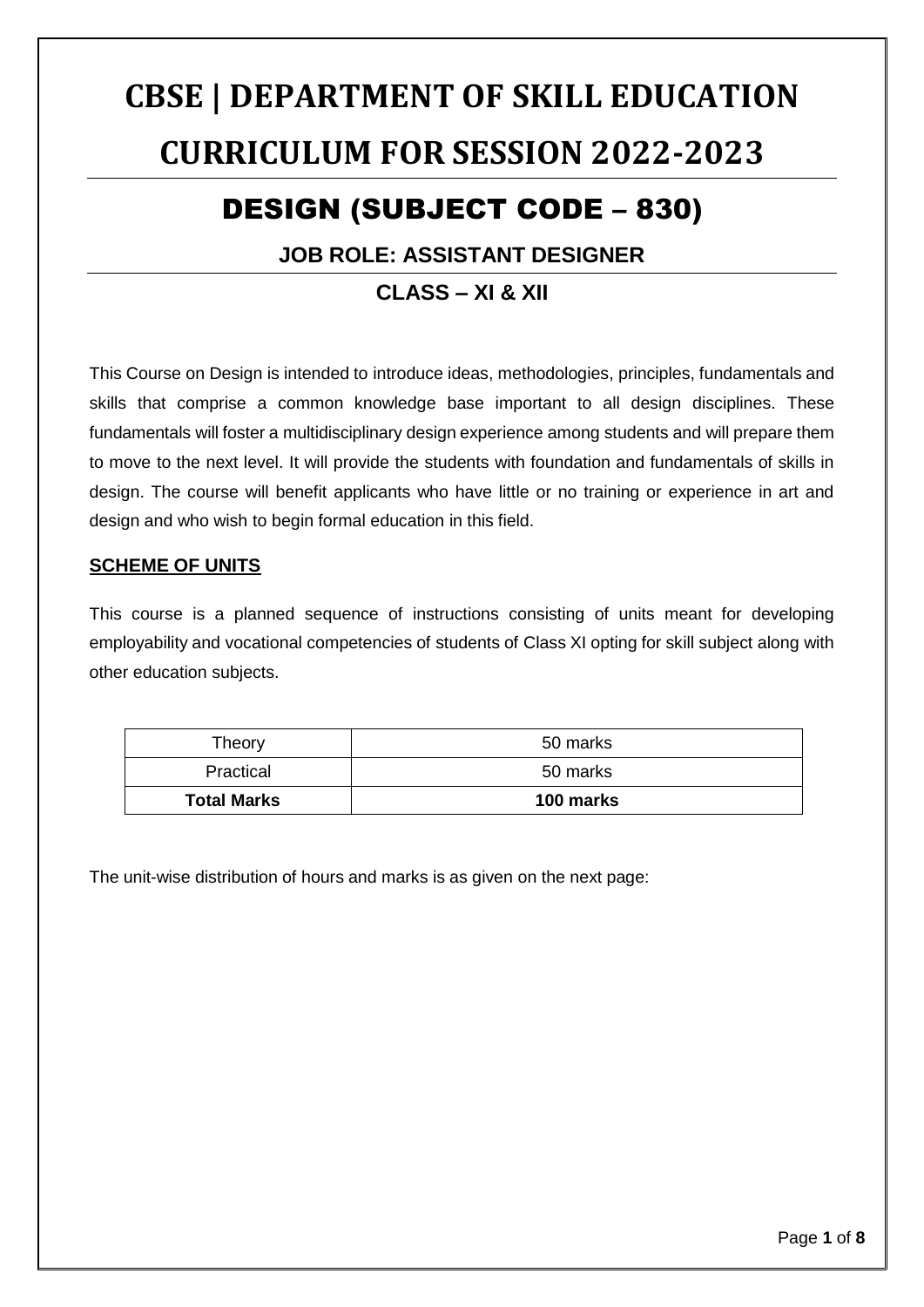## DESIGN (SUBJECT CODE - 830) CLASS – XI (SESSION 2022-2023)

Total Marks: 100 (Theory-50 + Practical-50)

|                      | <b>NO. OF HOURS</b><br><b>UNITS</b><br>for Theory and<br><b>Practical</b> |               | <b>MAX. MARKS</b><br>for Theory and<br><b>Practical</b> |                |
|----------------------|---------------------------------------------------------------------------|---------------|---------------------------------------------------------|----------------|
|                      | <b>Employability Skills</b>                                               |               |                                                         |                |
|                      | Unit 1: Communication Skills-III                                          | 10            |                                                         | $\overline{2}$ |
| $\blacktriangleleft$ | Unit 2: Self-Management Skills- III                                       | 10            |                                                         | $\overline{2}$ |
| PART.                | Unit 3 : ICT Skills- III                                                  |               | 10                                                      | $\overline{2}$ |
|                      | Unit 4 : Entrepreneurial Skills- III                                      | 10            |                                                         | $\overline{2}$ |
|                      | Unit 5 : Green Skills- III                                                | 10            |                                                         | $\overline{2}$ |
|                      | <b>Total</b>                                                              | 50            |                                                         | 10             |
|                      | <b>Subject Specific Skills</b>                                            | <b>Theory</b> | <b>Practical</b>                                        | <b>Marks</b>   |
|                      | Unit 1: Being Creative                                                    | 10            | 10                                                      | 04             |
| m                    | Unit 2: Visualization & Representation                                    | 35            | 25                                                      | 12             |
|                      | Unit 3: Basic Design                                                      | 55            | 35                                                      | 16             |
| PART                 | Unit 4: Design & Habitat                                                  | 20            | --                                                      | 04             |
|                      | Unit 5: Design Methodology                                                | 10            | 10                                                      | 04             |
|                      | <b>Total</b>                                                              | 130           | 80                                                      | 40             |
| ပ                    | <b>Practical Work</b>                                                     |               |                                                         |                |
|                      | <b>Practical Examination</b>                                              |               |                                                         | 25             |
| PART                 | Viva Voce                                                                 |               |                                                         | 05             |
|                      | <b>Total</b>                                                              |               |                                                         | 30             |
| ہ                    | <b>Project Work/Field Visit</b>                                           |               |                                                         |                |
|                      | <b>Practical File/ Student Portfolio</b>                                  |               |                                                         | 20             |
| PART                 | <b>Total</b>                                                              |               |                                                         | 20             |
|                      | <b>GRAND TOTAL</b>                                                        |               | 260                                                     | 100            |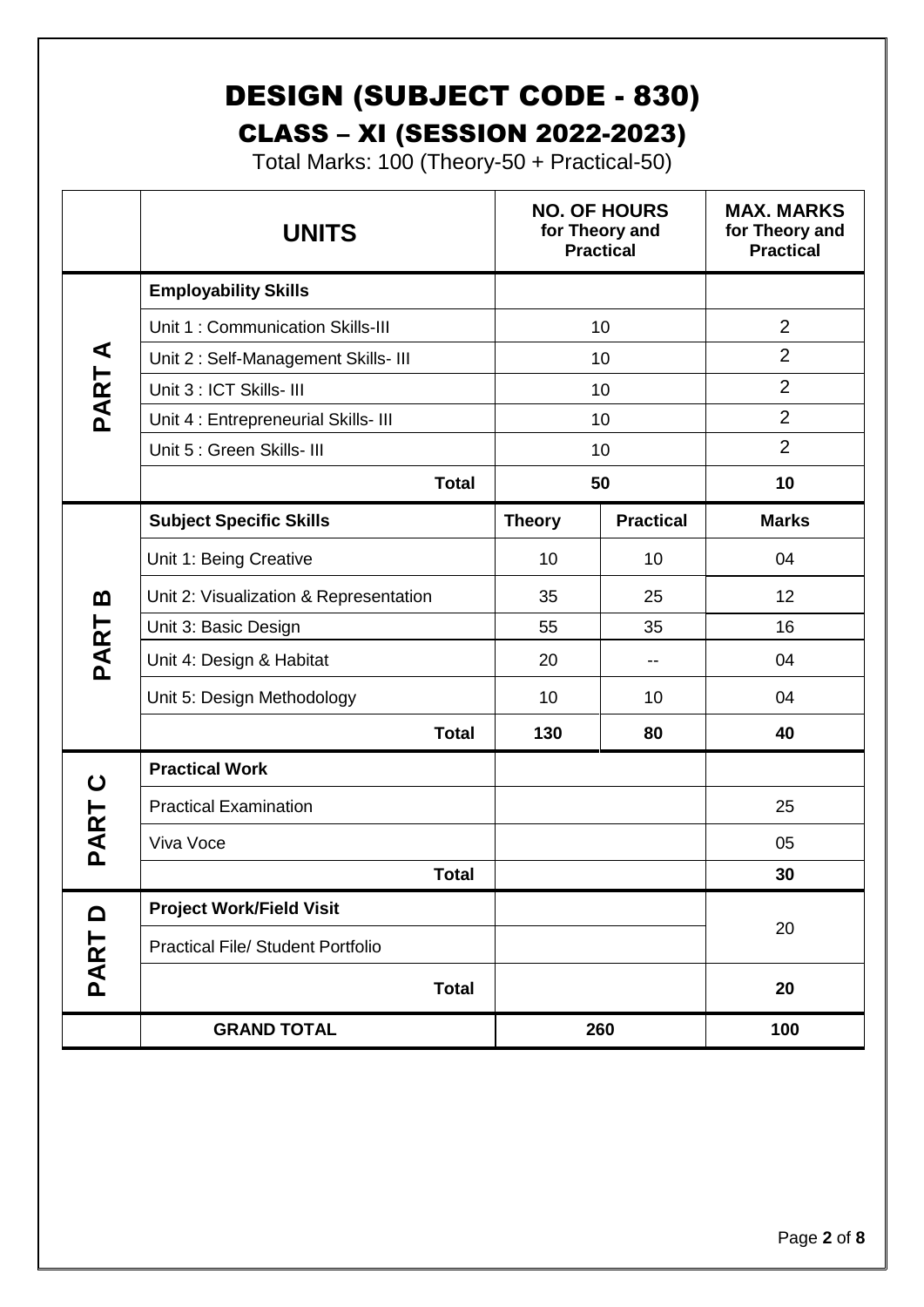### **DETAILED CURRICULUM/TOPICS FOR CLASS XI**

#### **PART-A: EMPLOYABILITY SKILLS 10 Marks**

| <b>S. No.</b> | <b>Units</b>                                                | <b>Duration in Hours</b> |
|---------------|-------------------------------------------------------------|--------------------------|
| 1.            | Unit 1: Communication Skills-III                            | 10                       |
| 2.            | Unit 2: Self-management Skills-III                          | 10                       |
| 3.            | Unit 3: Information and Communication Technology Skills-III | 10                       |
| 4.            | Unit 4: Entrepreneurial Skills-III                          | 15                       |
| 5.            | Unit 5: Green Skills-III                                    | 05                       |
|               | <b>TOTAL DURATION</b>                                       | 50                       |

#### **NOTE: Detailed Curriculum/ Topics to be covered under Part A: EmployabilitySkills can be downloaded from CBSE website**.

#### **PART-B – SUBJECT SPECIFIC SKILLS 40 Marks**

- Unit 1: Being Creative
- Unit 2: Visualization & Representation
- Unit 3: Basic Design
- Unit 4: Design & Habitat
- Unit 5: Design Methodology

#### **UNIT–1: BEING CREATIVE**

#### **Theory**

- Mind Map
- Brainstorming
- Visual Thinking
- Observational Skills
- Out-of-Box Thinking

#### **Practical Workshop**

Use of Creative Tools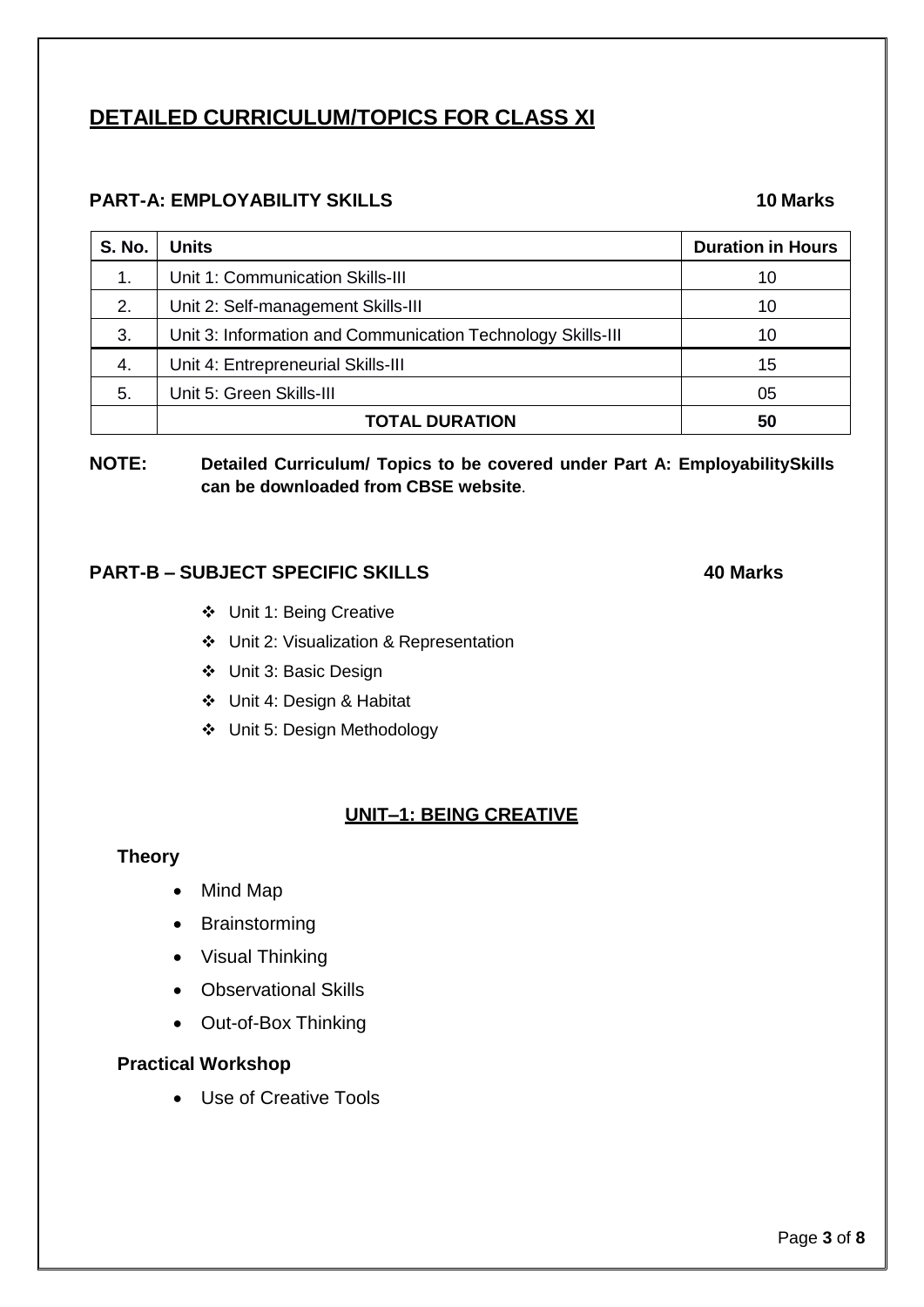#### **UNIT II: VISUALIZATION & REPRESENTATION**

#### **Theory**

- Freehand Drawing
- Isometric Drawing
- Technical Drawing
- Basic Geometry (2 and 3 Dimensional)

#### **Practical Workshop**

- Practice of Freehand, Isometric and Technical Drawing
- Construction of Basic Solids

#### **UNIT III: BASIC DESIGN**

#### **Theory**

- Elements of Design
- Principles of Design
- Colour Theory and Interaction
- Shape, Form and Space
- Basic Composition
- Basic Materials and Tools

#### **Practical Workshop**

- Preparation of Colour Wheel
- Colour Interaction Samples
- Composition with Basic Shapes/ Materials
- Making of different Forms using Basic Materials

#### **UNIT IV: DESIGN & HABITAT**

#### **Theory**

- Design in Natural and Manmade Environment
- Design Disciplines and Industry

#### **UNIT V: DESIGN METHODOLOGY**

#### **Theory**

• Design Process Steps

#### **Practical Workshop**

• Application of Design Process Steps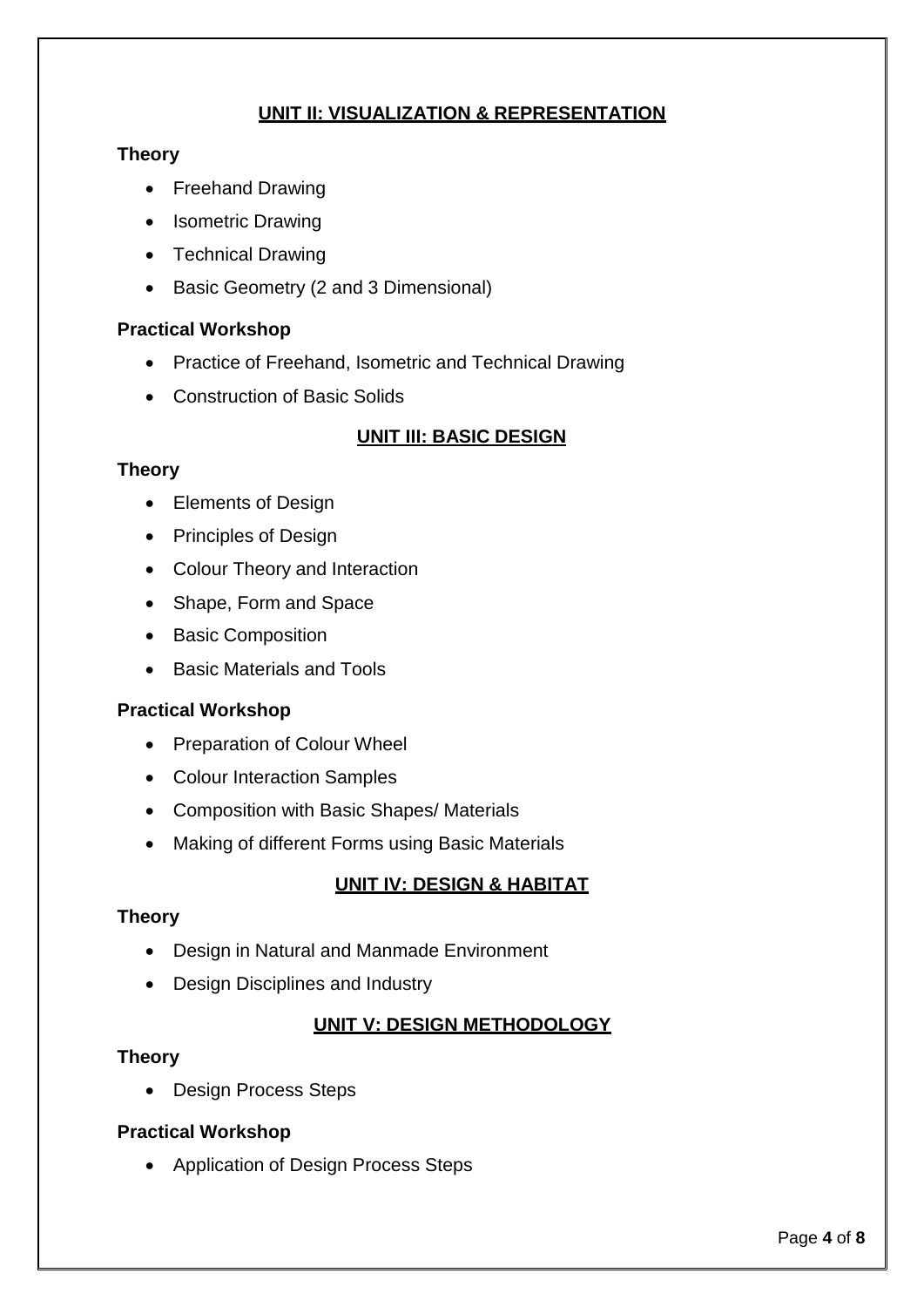## DESIGN (SUBJECT CODE 830) CLASS – XII (SESSION 2022-2023)

Total Marks: 100 (Theory-50 + Practical-50)

|                  | <b>UNITS</b>                                                          |               | <b>NO. OF HOURS</b><br>for Theory and Practical | MAX.<br><b>MARKS</b><br>for Theory<br>and<br><b>Practical</b> |
|------------------|-----------------------------------------------------------------------|---------------|-------------------------------------------------|---------------------------------------------------------------|
|                  | <b>Employability Skills</b>                                           |               |                                                 |                                                               |
|                  | Unit 1: Communication Skills-IV*                                      | 10            |                                                 |                                                               |
| ⋖                | Unit 2: Self-Management Skills- IV                                    | 10            |                                                 | 3                                                             |
| PART             | Unit 3 : ICT Skills- IV                                               | 10            |                                                 | 3                                                             |
|                  | Unit 4 : Entrepreneurial Skills- IV                                   | 10            |                                                 | 4                                                             |
|                  | Unit 5 : Green Skills- IV*                                            | 10            |                                                 |                                                               |
|                  | <b>Total</b>                                                          | 50            |                                                 | 10                                                            |
|                  | <b>Subject Specific Skills</b>                                        | <b>Theory</b> | <b>Practical</b>                                | <b>Marks</b>                                                  |
| മ                | Unit 1: Introduction to Design                                        | 50            | 40                                              | 12                                                            |
|                  | Unit 2: Design Tools & Techniques                                     | 15            | 20                                              | 8                                                             |
| PART             | Unit 3: Occupational Health and Safety                                | 15            | 20                                              | 8                                                             |
|                  | Unit 4: Practical Workshop                                            | 30            | 20                                              | 12                                                            |
|                  | <b>Total</b>                                                          | 110           | 100                                             | 40                                                            |
|                  | <b>Practical Work</b>                                                 |               |                                                 |                                                               |
| ပ                | <b>Practical Examination</b>                                          |               |                                                 | 15                                                            |
| AR <sup>-</sup>  | <b>Written Test</b>                                                   |               |                                                 | 10                                                            |
| $\mathbf{a}$     | Viva Voce                                                             |               |                                                 | 05                                                            |
|                  | <b>Total</b>                                                          |               |                                                 | 30                                                            |
| $\Omega$<br>PART | Project Work/Field Visit/ Practical File/<br><b>Student Portfolio</b> |               |                                                 | 20                                                            |
|                  | <b>Total</b>                                                          |               |                                                 | 20                                                            |
|                  |                                                                       |               | 260                                             | 100                                                           |

**Note: \* marked units are to be assessed through Internal Assessment/ Student Activities. They are not to be assessed in Theory Exams**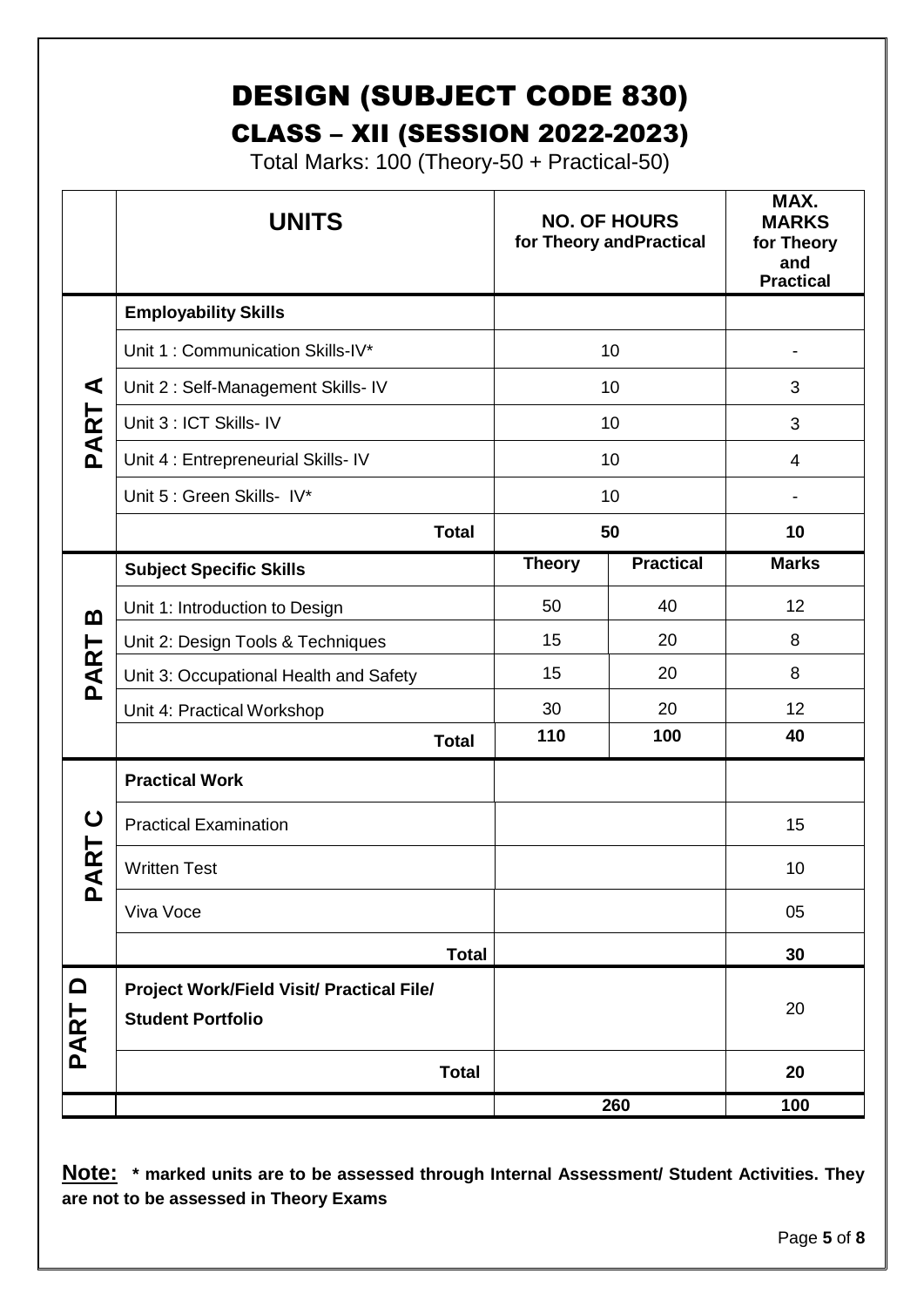### **DETAILED CURRICULUM/ TOPICS FOR CLASS XII**

#### **PART-A: EMPLOYABILITY SKILLS 10 Marks**

| <b>S. No.</b> | <b>Units</b>                                               | <b>Duration (in Hours)</b> |
|---------------|------------------------------------------------------------|----------------------------|
| 1.            | Unit 1: Communication Skills- IV*                          | 10                         |
| 2.            | Unit 2: Self-management Skills- IV                         | 10                         |
| 3.            | Unit 3: Information and Communication Technology Skills-IV | 10                         |
| 4.            | Unit 4: Entrepreneurial Skills-IV                          | 15                         |
| 5.            | Unit 5: Green Skills- IV*                                  | 05                         |
|               | <b>TOTAL DURATION</b>                                      | 50                         |

**Note: \* marked units are to be assessed through Internal Assessment/ Student Activities. They are not to be assessed in Theory Exams** 

**The detailed curriculum/ topics to be covered under Part A: Employability Skills can be downloaded from CBSE website**.

#### **Part-B – SUBJECT SPECIFIC SKILLS 40 Marks**

- Unit 1: Introduction to Design
- Unit 2: Design Tools & Techniques
- Unit 3: Occupational Health and Safety
- Unit 4: Practical workshop

#### **UNIT-1: INTRODUCTION TO DESIGN**

#### **Session 1: Design Thinking**

- Human-centric approach to Design
- Research and Discovery
- Ideation
- Prototyping & Piloting
- Testing

#### **Session 2: Design Fundamental**

- Geometry and space
- Simple Product Design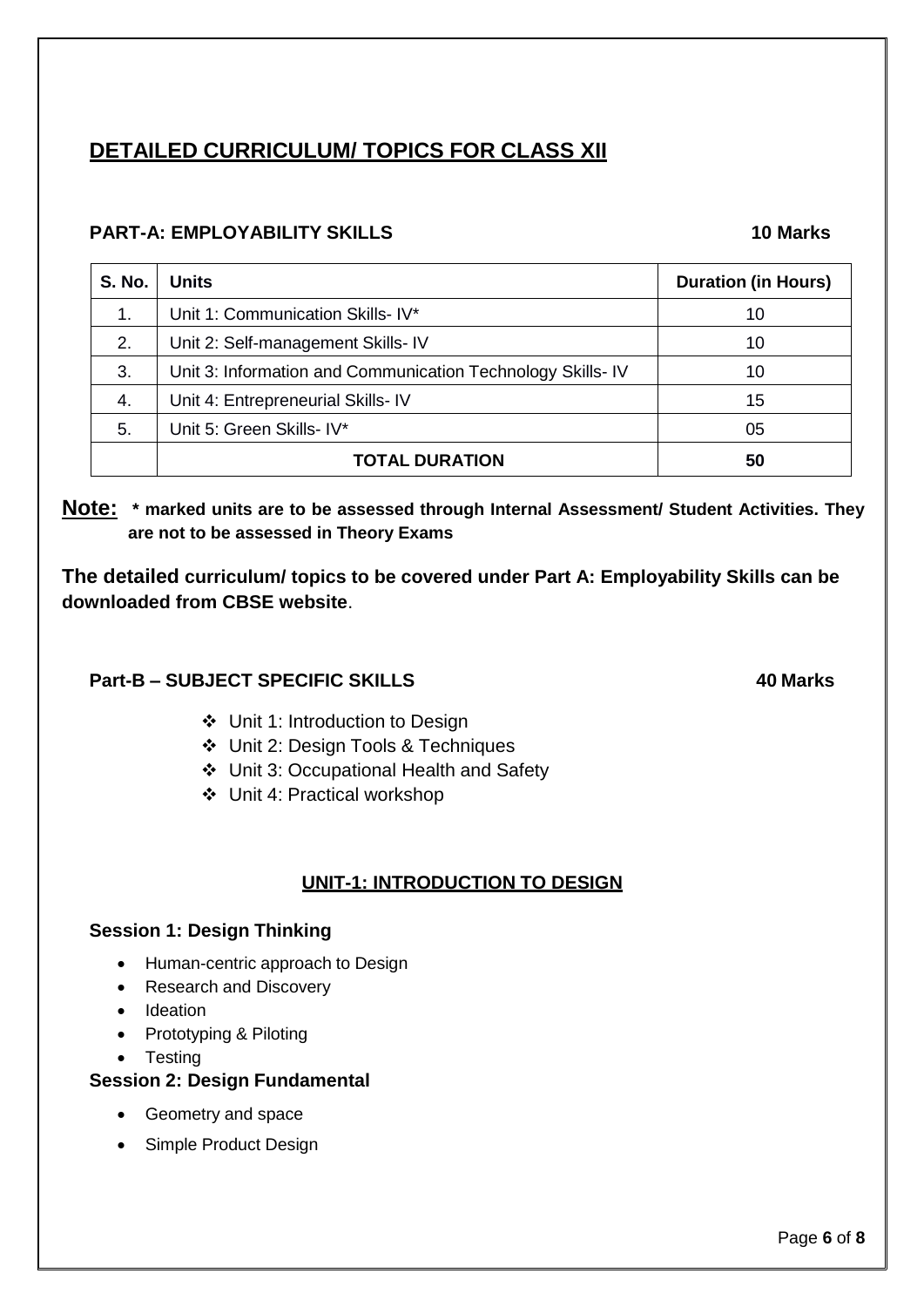#### **UNIT-2: DESIGN TOOLS AND TECHNIQUES**

#### **Session 1: Basic Materials**

- Categorization of Basic Materials and related properties
- Material Forms and Sources and measures
- Working on Basic Materials

#### **Session 2: Basic Production Processes**

- Basic Production Processes in Textile Industry
- Basic Production Processes in Wood Industry
- **Basic Production Processes in Metal Industry**
- Basic Production Processes in Plastic Industry

#### **UNIT 3: OCCUPATIONAL HEALTH & SAFETY**

- Safety and Health responsibility in Metal and Plastic industry
- Role of wav safe inspection in the above industries.
- Hazard identification risk assessment and risk control in metal and plastic industries.
- Dealing with emergency
- Minimum 3 visits to industries related to the above areas.

#### **UNIT 4: PRACTICAL WORKSHOP**

#### **Session 1: Knowledge Workshop**

- Source and Document information on environmentally friendly design
- Project 1 : Research on a past movement of Design
- Project 2 : Photograph and report on an Architectural monument of national repute/ recognition
- Project 3 : Critique the Design of display and control of a complex product such as computer/ washing medicine/ medical equipment

#### **Session 2: Design Concept workshop**

- Design concept workshop on Design for Handicapped
- Design concept workshop on Sustainable Design
- Design concept workshop on Interface Design

#### **Session 3: Product Design workshop**

- Produce Design for a product for children
- Produce Design for display and control for Senior Citizens
- Design a functional product from waste

#### **Session 4: Digital workshop**

- Introduction to Basic Design software
- Digitize images for reproduction
- Project 1: Digital workshop Adobe Photoshop
- Project 2: Digital workshop Adobe Illustrator
- Project 3: Digital workshop Adobe In-Design